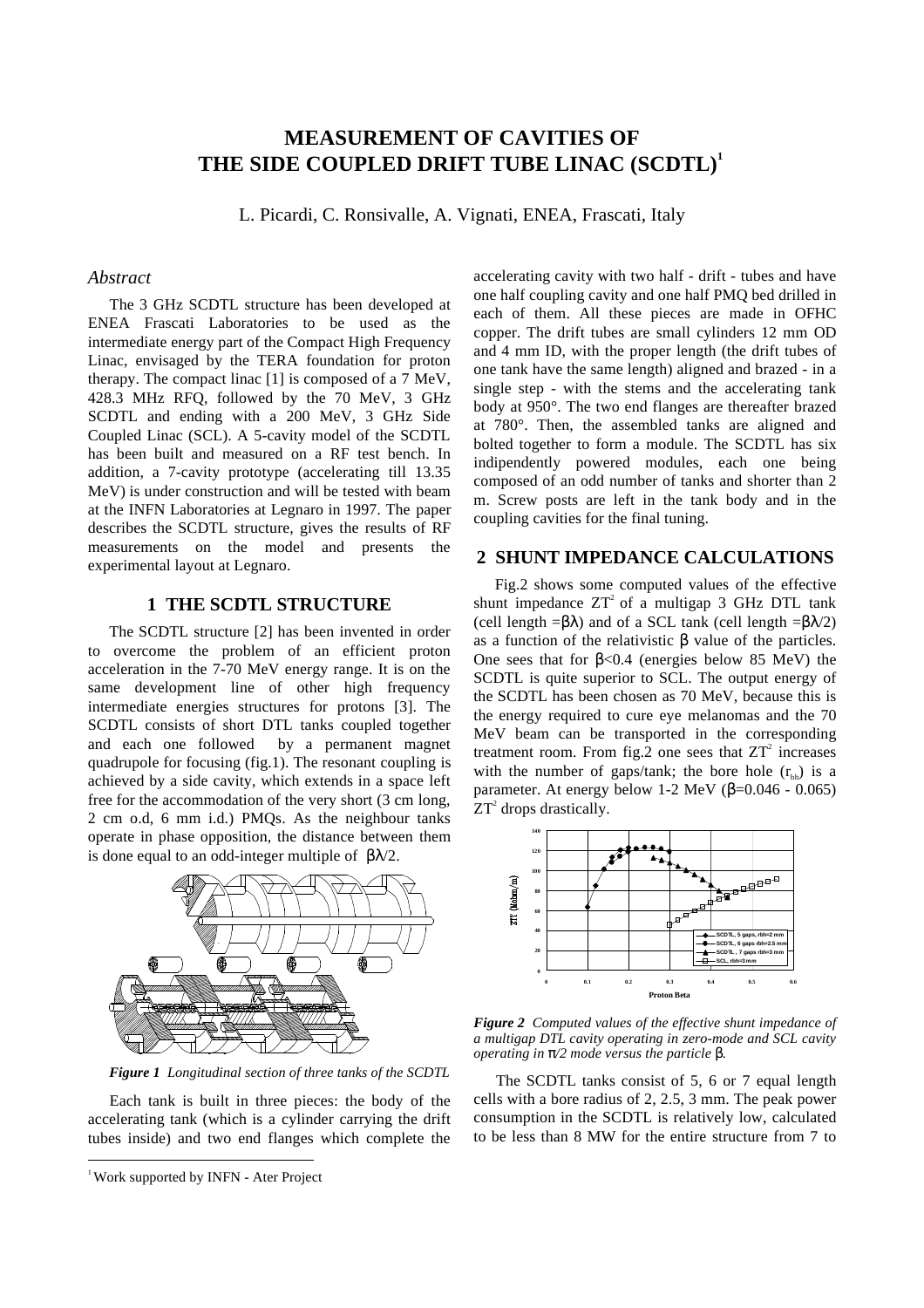70 MeV, considering a correction factor respect to the SUPERFISH value of 1.25. The average electric field  $E<sub>o</sub>$ of about 12 MV/m keeps the peak surface fields  $E_s$ below 1.6 times the Kilpatrick limit. At this acceleration gradient, the length of the SCDTL is about 11 m.

# **3 LOW-POWER MODEL MEASUREMENTS**

A five cavities (three accelerating and two coupling) OFHC copper model (fig. 3) was built and tested at low power. Differently from the above described structure it has the drift tubes machined together with the stems and screwed to a basis bolted to the cavity body. This turns in a lower Q value as mentioned in the following paragraphs. Each accelerating cavity is composed of five DTL cells (each one  $\beta \lambda$  long, with  $\beta = 0.127, 0.1316$ , 0.1357 respectively), and the total length is 276.5 mm.



*Figure 3 SCDTL model photograph*

### *3.1 Mode Frequency distribution*

The mode frequency distribution cannot be fitted by the usual dispersion relation, being the end cavities full rather than half, so a fit program has been developed in order to determine the values of coupling coefficients and stop band. As known [4], vanishing the  $\pi/2$  mode in the coupling cells implies that the frequency  $\omega$  of the end cavities is correlated to the central cavity frequency  $ω_α$  by the relation  $ω_α = ω_α√(1-k_1/2) / √(1-k_1)$  where  $k_1$  is the second neighbour coupling. This relation is included in the fitting program, which solves the general coupled circuit model. Table 1 compares the measured mode frequencies with the computed ones and table 2 lists the calculated parameters.

| Table 1. Measured and computed frequencies |  |  |
|--------------------------------------------|--|--|
|--------------------------------------------|--|--|

| <b>Measured Frequency</b> | Mode              | <b>Calculated Frequency</b> |  |
|---------------------------|-------------------|-----------------------------|--|
| (MHz)                     |                   | (MHz)                       |  |
| 2961.35                   | $\mathbf{\Omega}$ | 2961.25                     |  |
| 2976.23                   | $\pi/4$           | 2976.40                     |  |
| 3000.2                    | $\pi/2$           | 3000.31                     |  |
| 3024.32                   | $3\pi/4$          | 3023.97                     |  |
| 3043.5                    | π                 | 3043.69                     |  |

Table 2. Calculated fitting parameters

| Parameter          | Value     |  |
|--------------------|-----------|--|
| k                  | 0.0317    |  |
| k,                 | $-0.0012$ |  |
| k,                 | $-0.0011$ |  |
| $\omega$ (MHz)     | 3002.05   |  |
| $\omega_{h}$ (MHz) | 3001.18   |  |
| Stop Band (MHz)    | 1.68      |  |

# *3.2 Electric field distribution*

The cavities have been designed (fig.4) to have the same inner diameter (6 cm), the drift tubes are made from 1.45 cm diameter spheres, the gaps have been adjusted to reach 2997  $\pm$  0.5 MHz without stems. SUPERFISH results are reported in table 3. The shunt impedance value is corrected for 3 mm diameter stems.



*Figure 4 SUPERFISH computation of half cell of DTL number 3; field lines are shown.*

| <b>DTL</b><br>No. | O           | $ZT^2$<br>$(M\Omega/m)$ | т      | R/O<br>$(\Omega/m)$ | R/O<br>$(\Omega)$ |
|-------------------|-------------|-------------------------|--------|---------------------|-------------------|
|                   | 14109       | 74.14                   | 0.6861 | 5581                | 356               |
| 2                 | 13842 77.99 |                         | 0.6983 | 5596                | 368               |
| <sup>3</sup>      | 14460       | 81.94                   | 0.7106 | 5611                | 381               |

R/Q varies slightly among the cavities and its average is 5596  $\Omega/m$ , or 368  $\Omega$ /cavity; O is about 14000. R/Q inside a cavity is computed from the single cells.

Measurements of the frequency shift induced by a 1 mm diameter stainless steel sphere traversing the cavities at constant speed were done. The results are shown in fig.5. From this distribution, extracting the square root, the electric field amplitude distribution can be derived. The average electric field  $E<sub>a</sub>$  on the axis of the three cavities, is related to the peak fields *E* in the cells by  $E_0 = (E \cdot gap \cdot n)/L$  where the gap is the equivalent value considering the fringing, n is the number of cells and *L* is the cavity length. Since the ratio *gap/L* is not constant along the structure we expect that in order to have the same average axial electric field in the different cavities (which is the condition imposed in dynamics calculations), the distribution of the peak electric field is not uniform going from one cavity to another. The relative distribution of electric field can be understood